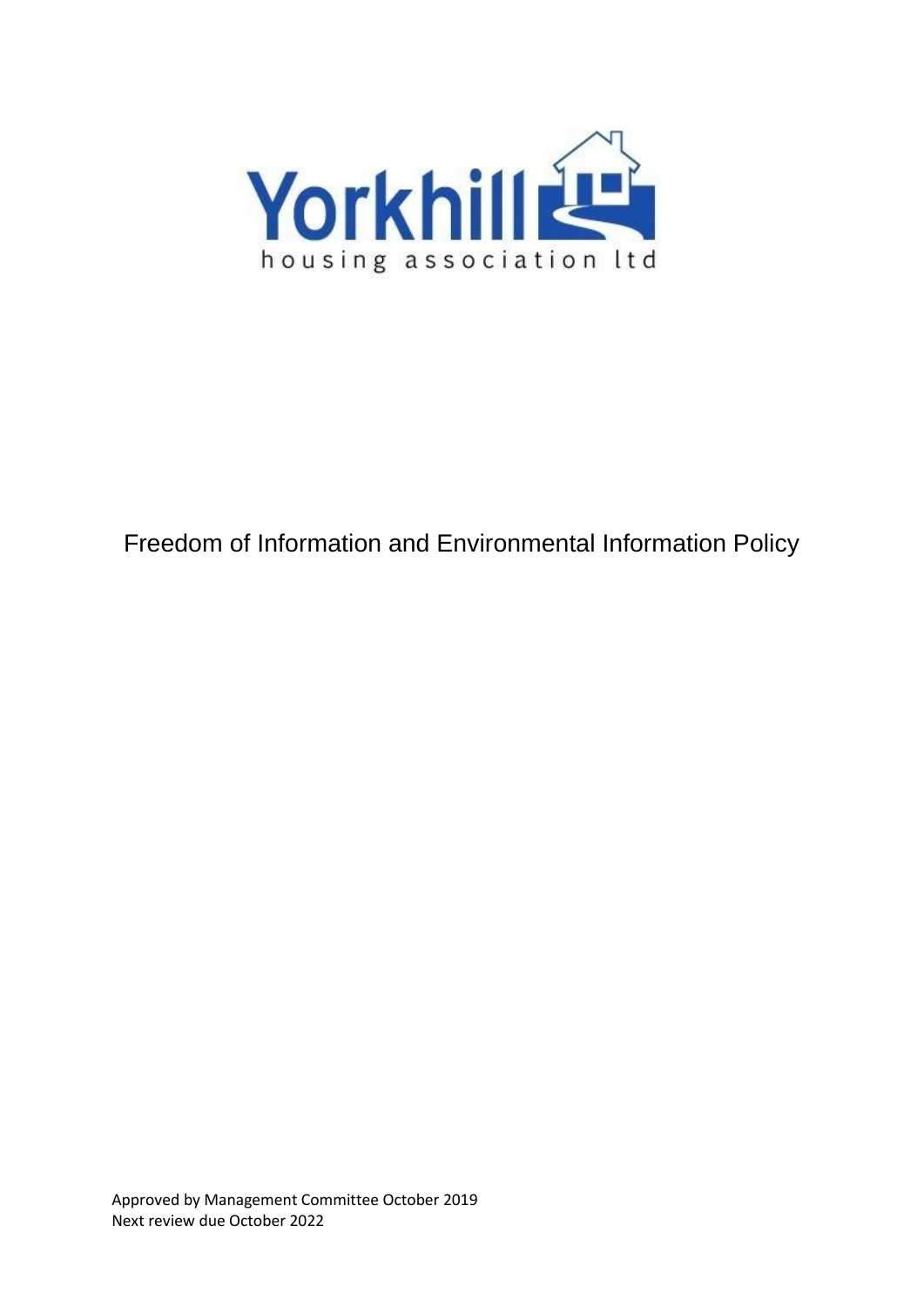## **Introduction**

The Freedom of Information (Scotland) Act 2002 ("FOISA") and the Environmental Information (Scotland) Regulations 2004 ("EIR") place a general obligation on Scottish Public Authorities to allow the public access to information that they hold. Both FOISA and EIR are overseen by the Scottish Information Commissioner ("SIC").

From 11 November 2019 Yorkhill Housing Association will be designated as a Scottish Public Authority and will need to make information available in accordance with FOISA and EIR.

This is the Freedom of Information and Environmental Information Policy of Yorkhill Housing Association (the Association). The policy:

- provides a general understanding of FOISA and EIR; and
- outline where responsibility lies for complying with the legal duties of the Association under FOISA and EIR

## **Policy Statement**

The Association is committed to the underlying principles of openness, and transparency underpinning FOISA and EIR and complying fully with the requirements of legislation. The Association will meet these requirements by:

- following the relevant Scottish Ministers Codes of Practice relating to FOISA and EIR, as well as any relevant guidance issued by SIC;
- taking into account the needs of individuals when presenting information under FOISA and EIR;
- making all employees aware of their responsibilities under the FOISA and EIR and support them in fulfilling those responsibilities;
- publishing a wide range of information through our Publication Scheme;
- monitoring compliance with FOISA and EIR with a view to continuous improvement;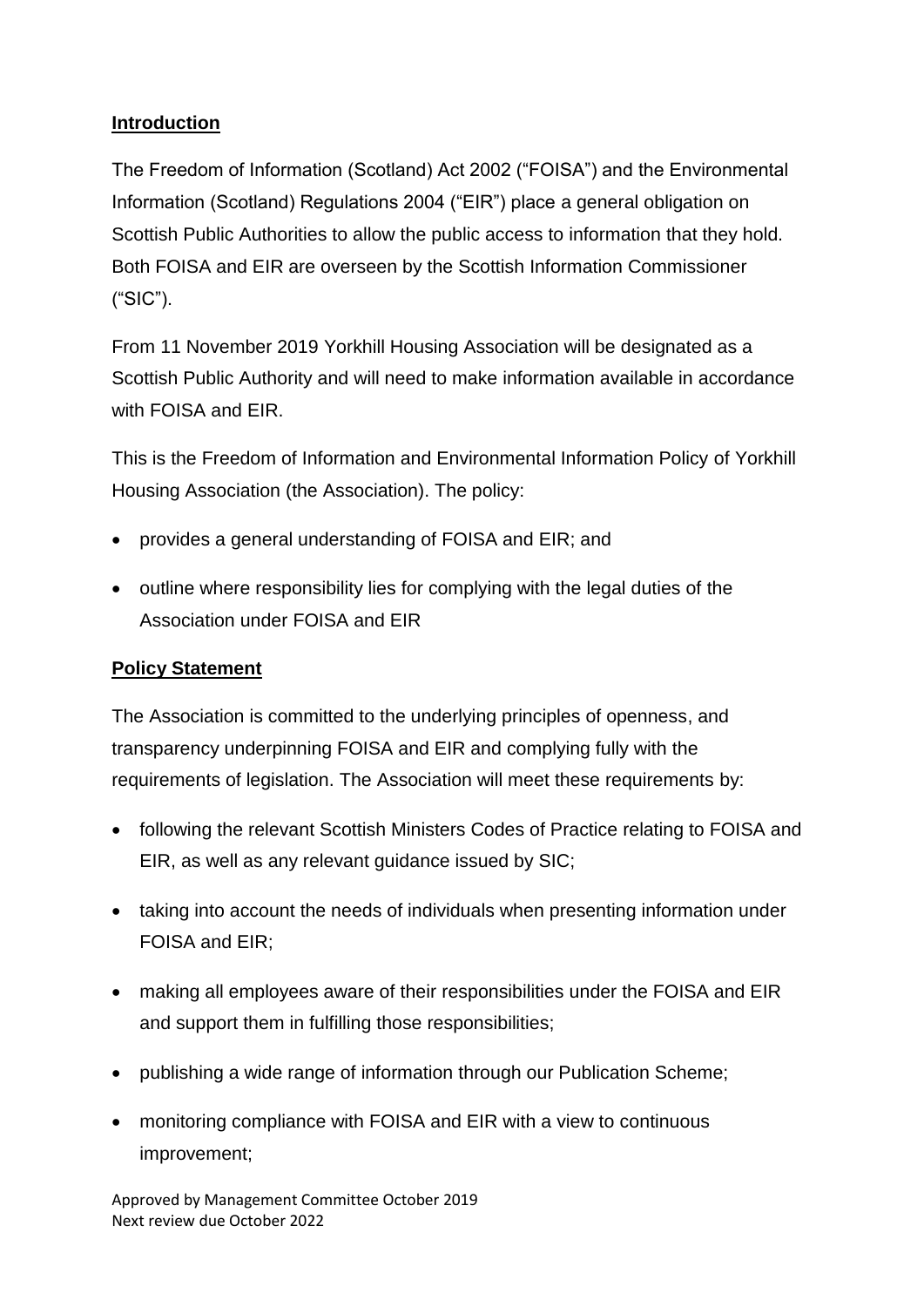- respecting data protection in accordance with the General Data Protection Regulation (GDPR) and Data Protection Act 2018 when complying with FOISA and EIR;
- only withholding information where entitled to do so under FOISA and EIR and explain why information is withheld; and
- providing advice and assistance to individuals seeking to access information.

## **Responsibilities**

- The Chief Executive has lead management responsibility for FOISA and EIR within the Association. This will include effective implementation and regular review of this Policy.
- The Association's Compliance Manager is the designated Data Protection Officer and will :
	- o Coordinate the collation of information for sending out to requesters.
	- o Respond to requests under FOISA and EIR.
	- o Keep the Association's Publications Scheme up to date.
- The Chief Executive and Director of Property Services will:
	- o Deal with requests for reviews.
- All employees are responsible for:
	- $\circ$  familiarising themselves with this policy;
	- $\circ$  forwarding information requests received to the Data Protection Officer as quickly as possible. If staff are unsure how to recognise an information request they should seek guidance from the Data Protection Officer; and
	- o seeking guidance from the Data Protection Officer if they are unsure about any of the duties placed on the Association by FOISA or EIR.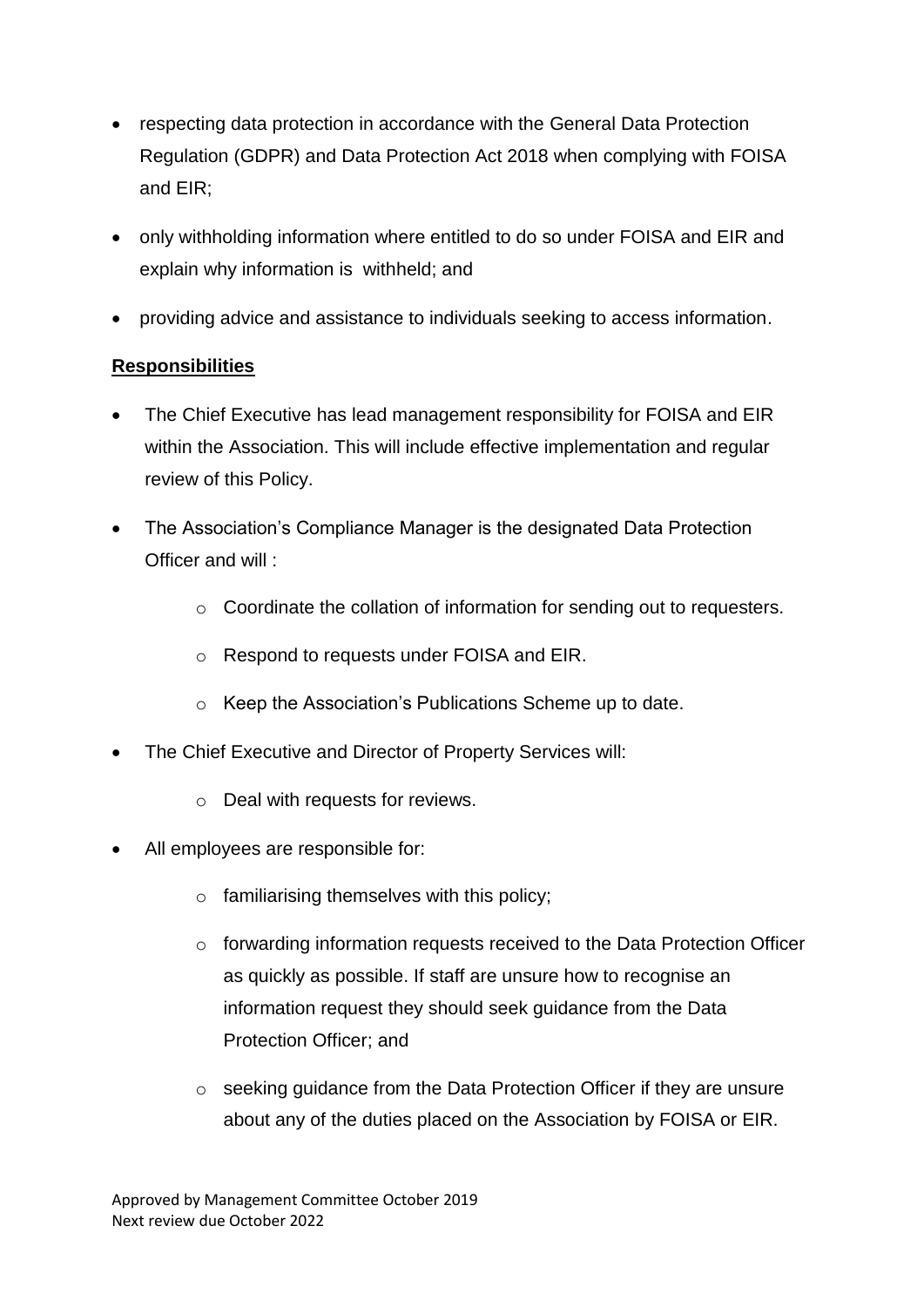- Employees should be aware that where an information request is received and an employee deletes or alters information held by the Association with the intention of preventing disclosure of that information a criminal–offence is committed. Where employees are unsure if deletion or alteration of information may result in an offence they should seek guidance from the Data Protection Officer.
- Compliance with this policy is compulsory for all employees of the Association. Any employee who fails to comply with this policy may be subject to disciplinary action.

## **Scope of the Policy**

This policy applies to any information held by the Association which relates to one or more of the functions set out above, regardless of format. This will include information created internally and information received from third parties. It will also relate to information which is held on behalf of the Association.

This policy applies to all Yorkhill Housing Association employees.

### **Background**

### Why is Yorkhill Housing Association subject to FOISA and EIR?

The Association is subject to both FOISA and EIR by virtue of the: Freedom of Information (Scotland) Act 2002 (Designation of Persons as Scottish Public Authorities) Order 2019 (the "Order").

The Order came into effect on 11 November 2019 and brought all Registered Social Landlords ("RSLs") and certain RSL subsidiaries under the scope of FOISA and the EIR.

### What is subject to FOISA and EIR?

However, in accordance with the terms of the Order, not everything that the Association does is subject to FOISA and EIR. Instead, the Association is only subject to these regimes in respect of certain functions, namely 'housing services' (as defined in s.165 of the Housing (Scotland) Act 2010) which the Association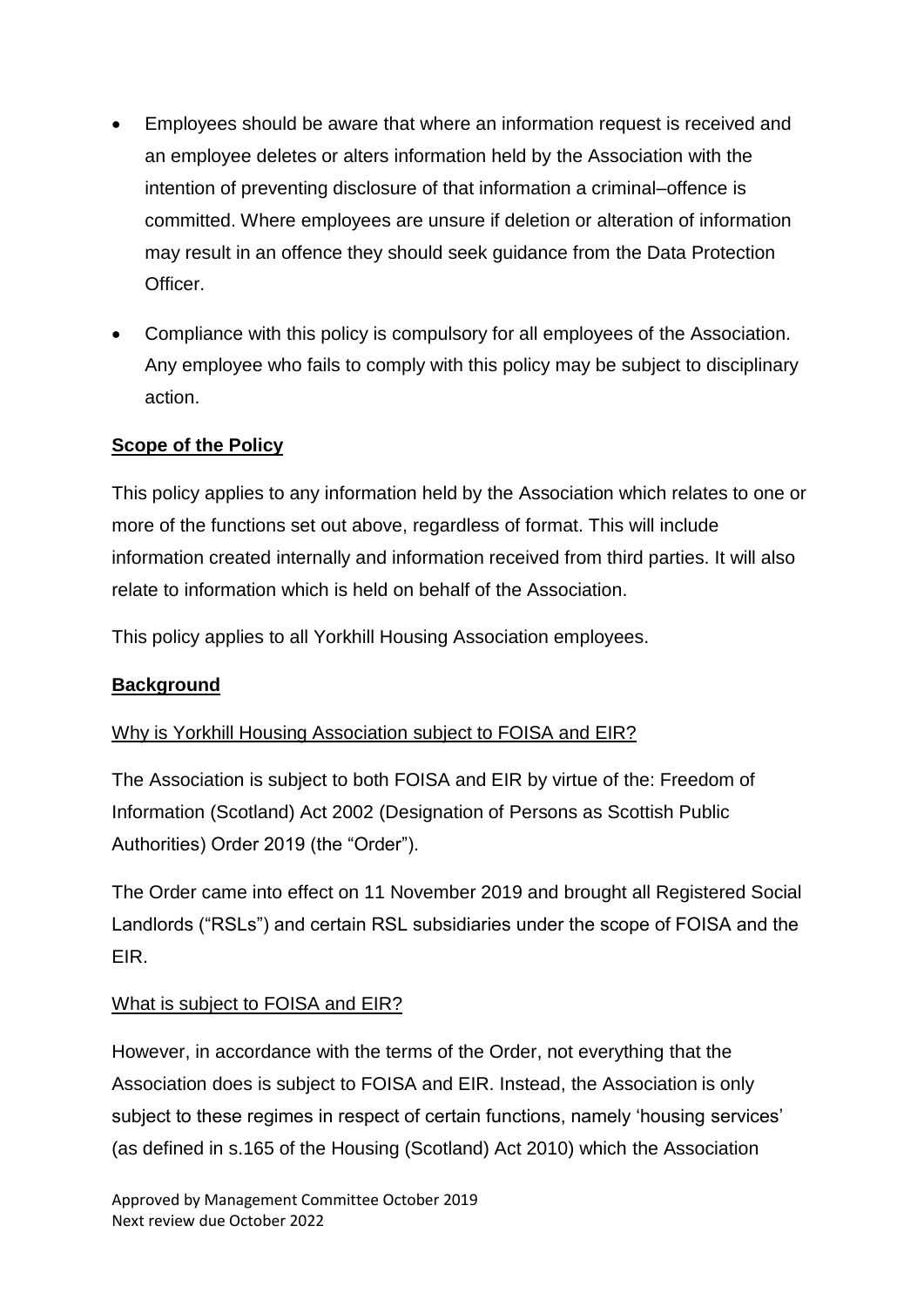carries out – subject to some restrictions. Looking at the definition of 'housing services' and the restrictions which are set out in the Order the following functions carried out by the Association are covered by FOISA and EIR:

- the prevention and alleviation of homelessness;
- the management of social housing accommodation;
- the provision and management of sites for gypsies and travellers; and
- the supply of information to the Scottish Housing Regulator (SHR) by an RSL or a connected body (i.e. a subsidiary) in relation to its financial wellbeing and standards of governance.

### What is the difference between FOISA and EIR?

EIR provides a right of access to 'Environmental Information' held by the Association. Environmental Information has a very wide definition which is set out in Regulations. Where a request under FOISA is received for Environmental Information it should be processed in accordance with EIR.

Whilst the obligation under FOISA and EIR are similar – there are some key differences that employees must be aware of when dealing with requests for information. For example, there are differences in:

- the categories of information;
- the format of requests; and
- applicable fees.

Freedom of Information, except where exemptions apply; provides for the disclosure of any recorded information in writing or other permanent form which is capable of being used for subsequent reference.

This will include:

paper; computer files, including emails; videos; Microfiche.

FOI requests must be in writing or any other format capable of having some permanency. Formats include e-mail, letter, facsimile, audio or video tape.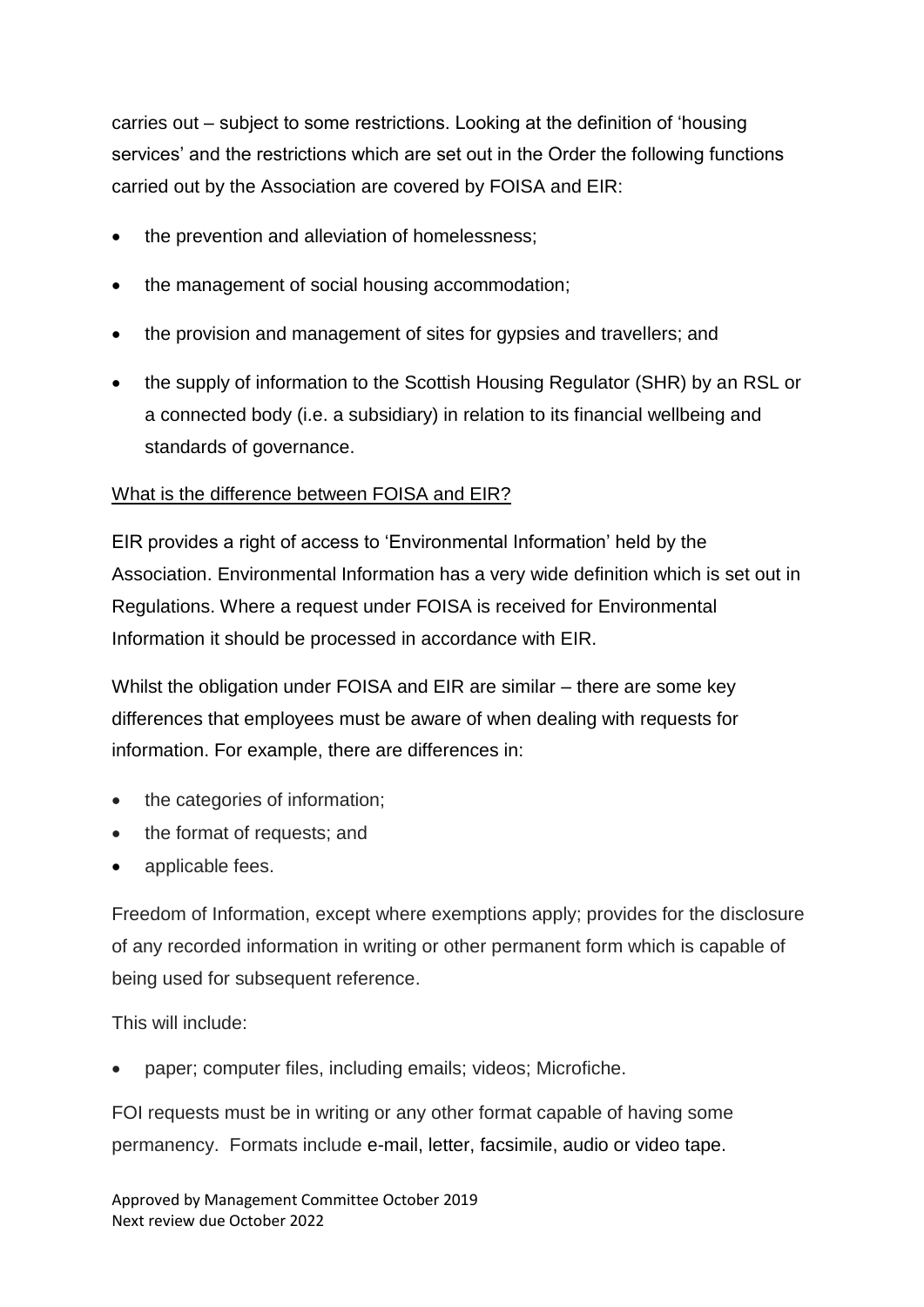For EIRs any information in writing, visual, aural, electronic or any other material form on:

- the state of the environment;
- factors affecting the elements; including living things;
- measures affecting the elements;
- reports on the implementation of environmental legislation;
- cost benefit and other economic analysis; and
- the state of human health and safety.

EIR requests can be made in any format: verbal requests for environmental information are valid under the EIRs.

Further guidance on the differences are available on SIC's website.

### **Legal Duties**

The Association has a number of legal duties which it must comply with under FOISA and EIR. These are set out in more detail below:

### Responding to Information Requests

People have the right to request information from the Association. Where the information requested is within the scope of the Order and the Association holds that information it must release the information unless an exemption (under FOISA) or an exception (under EIR) applies. The Association shall, when responding to requests for information from individuals, follow the Section 60 Code of Practice and any relevant guidance produced by the SIC.

The Association will aim to respond to information requests promptly, and in any event within 20 working days of receiving the request (except in some circumstances under EIR where the Association is entitled to extend the timescale for responding by an additional 20 working days).

Where the Association is providing an individual with the information they have requested they will, in so for as is reasonable to do so, provide information in the format that the individual has requested and will adhere to any duties under the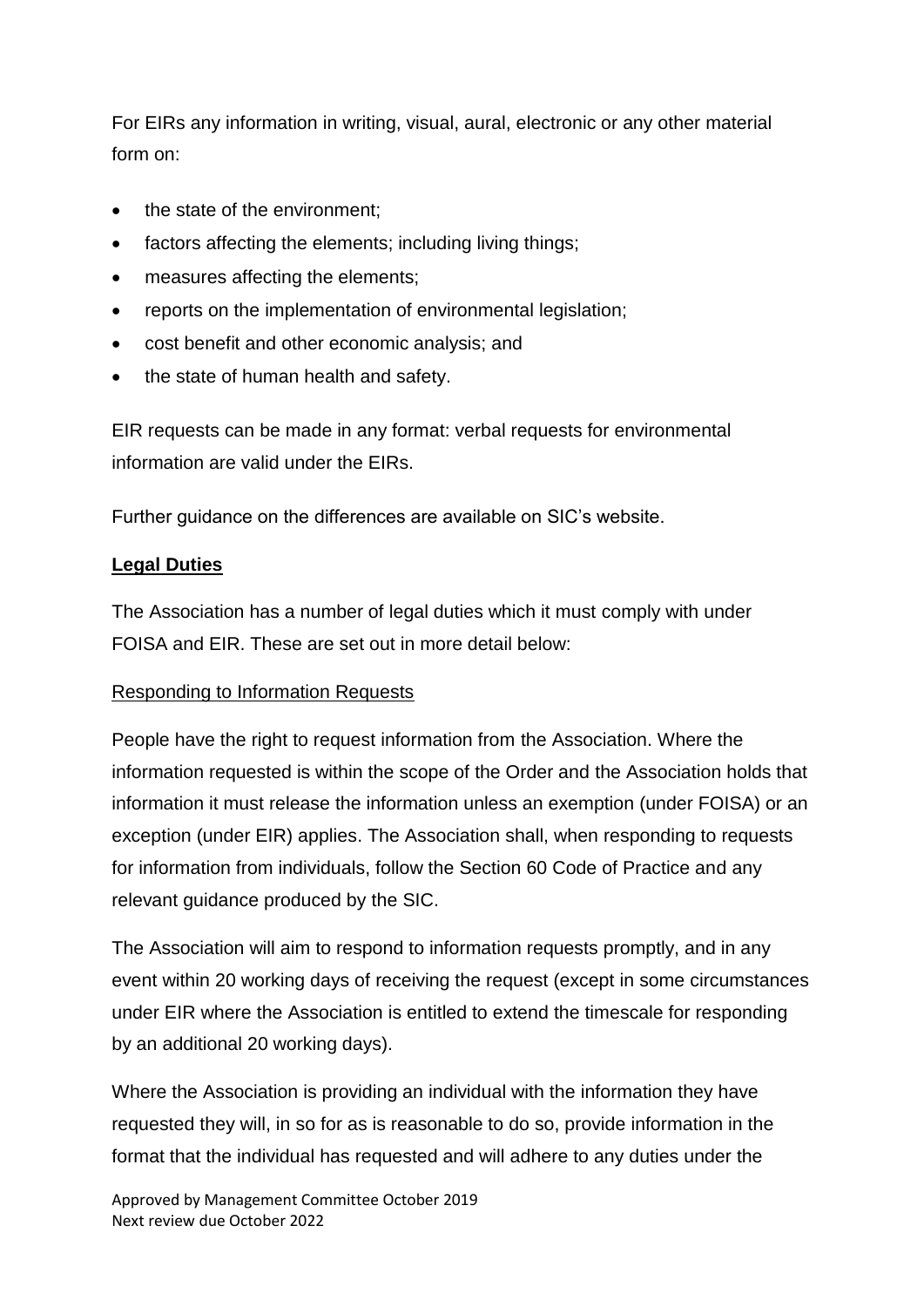Equality Act 2010. Where the Association is refusing to provide information to individuals it will clearly explain to said individual what provision in FOISA or EIR allows the Association to withhold that information and why the Association believes that provision applies (including, where required, an explanation of how the Association has carried out the Public Interest Test). 'FOISA does not define the public interest. It has been described elsewhere as "something which is of serious concern and benefit to the public" not merely something of individual interest. It has also been described as "something that is "in the interest of the public", not merely "of interest to the public." In other words, it serves the interests of the public.' *(Scottish Information Commissioner briefing).*

Where the Association is asked to provide information which it does not hold, but the Association knows that another Scottish Public Authority does hold the requested information – the Association shall provide contact details of said Authority to the individual requesting the information and explain that the individual may wish to request the information from that Scottish Public Authority. Where a request is being handled under EIR and these circumstances apply the Association shall offer to transfer the individual's request to the other Scottish Public Authority.

The Association may choose to charge for fulfilling information requests received from individuals. Any charges made by the Association shall be made in accordance with:

- for requests being handled under FOISA: the Freedom of Information (Fees for Required Disclosure) (Scotland) Regulations 2004 and the Schedule of Charges will be posted on the Association's website; and
- for requests being handled under EIR: the Schedule of Charges will be posted on the Association's website.

Any fee charged by the Association will be reasonable and will not exceed the costs to the Association of providing the requested information.

#### Responding to Requests for Review

Approved by Management Committee October 2019 Next review due October 2022 Where someone has requested information from the Association and: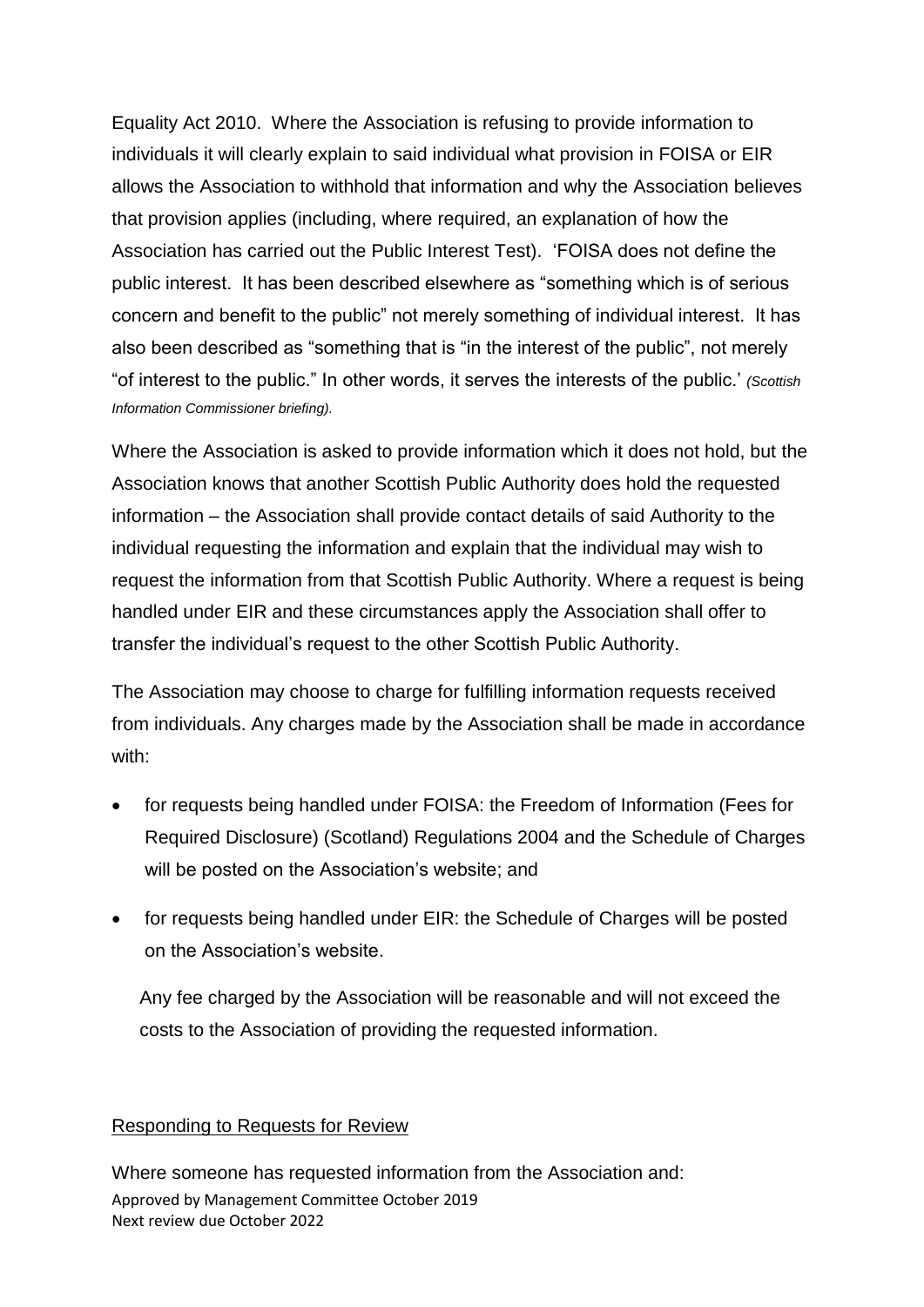- the Association has failed to respond to the request within the 20 working day deadline (or extended deadline in respect of certain requests made under EIR); or
- the person requesting the information is unhappy with the response to the request (for example where information has been withheld under one of the exemptions or exceptions available under FOISA/EIR)

then they have the right to request that the Association reviews the response to their request to determine whether or not the provisions of FOISA or EIR have been followed.

Where the Association performs a review and determines that a response to a request is not in accordance with FOISA or EIR the Association will take immediate steps to rectify this (which could, for example, include releasing information which was previously withheld).

Where the Association performs a review and determines that a response to a request is in accordance with FOISA or EIR then the Association will notify the individual who asked for a review as quickly as possible.

In any event the Association will handle all requests for review in accordance with the timescales set out in FOISA and EIR.

Where an individual is unhappy with the response to their review request they may appeal to SIC. If an appeal is made by SIC and a decision handed down by them both the Association and the individual in question have a right to appeal to the courts on a point of law.

### Provision of Advice and Assistance to Individuals

The Association must provide individuals seeking to access information with advice and assistance. This advice and assistance will be provided with a view to ensuring that all barriers which may potentially prevent an individual from accessing information are removed. The Association will comply with this duty by following the guidance contained in the Section 60 Code of Practice issued by Scottish Ministers.

### Publication of Information